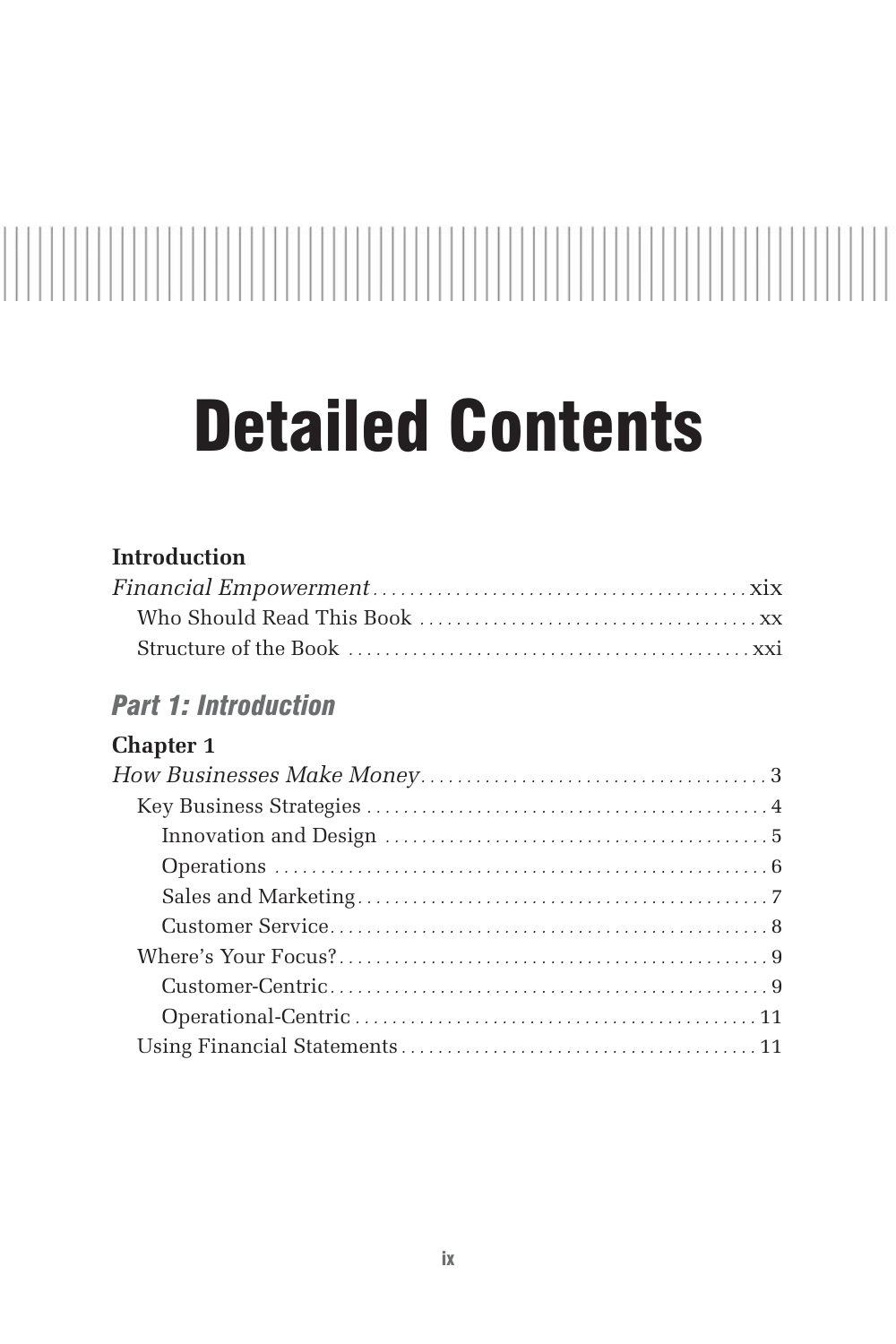| Manufacturing Company: Boutique Handbags  14      |  |
|---------------------------------------------------|--|
|                                                   |  |
|                                                   |  |
|                                                   |  |
|                                                   |  |
|                                                   |  |
|                                                   |  |
| Professional Service Firm: Uptown Chiropractic 18 |  |
|                                                   |  |
|                                                   |  |
|                                                   |  |
|                                                   |  |
|                                                   |  |
| Issues Unique to Professional Services 22         |  |
|                                                   |  |
|                                                   |  |
|                                                   |  |
|                                                   |  |
|                                                   |  |
|                                                   |  |
|                                                   |  |

# *Part 2: Financial Statements*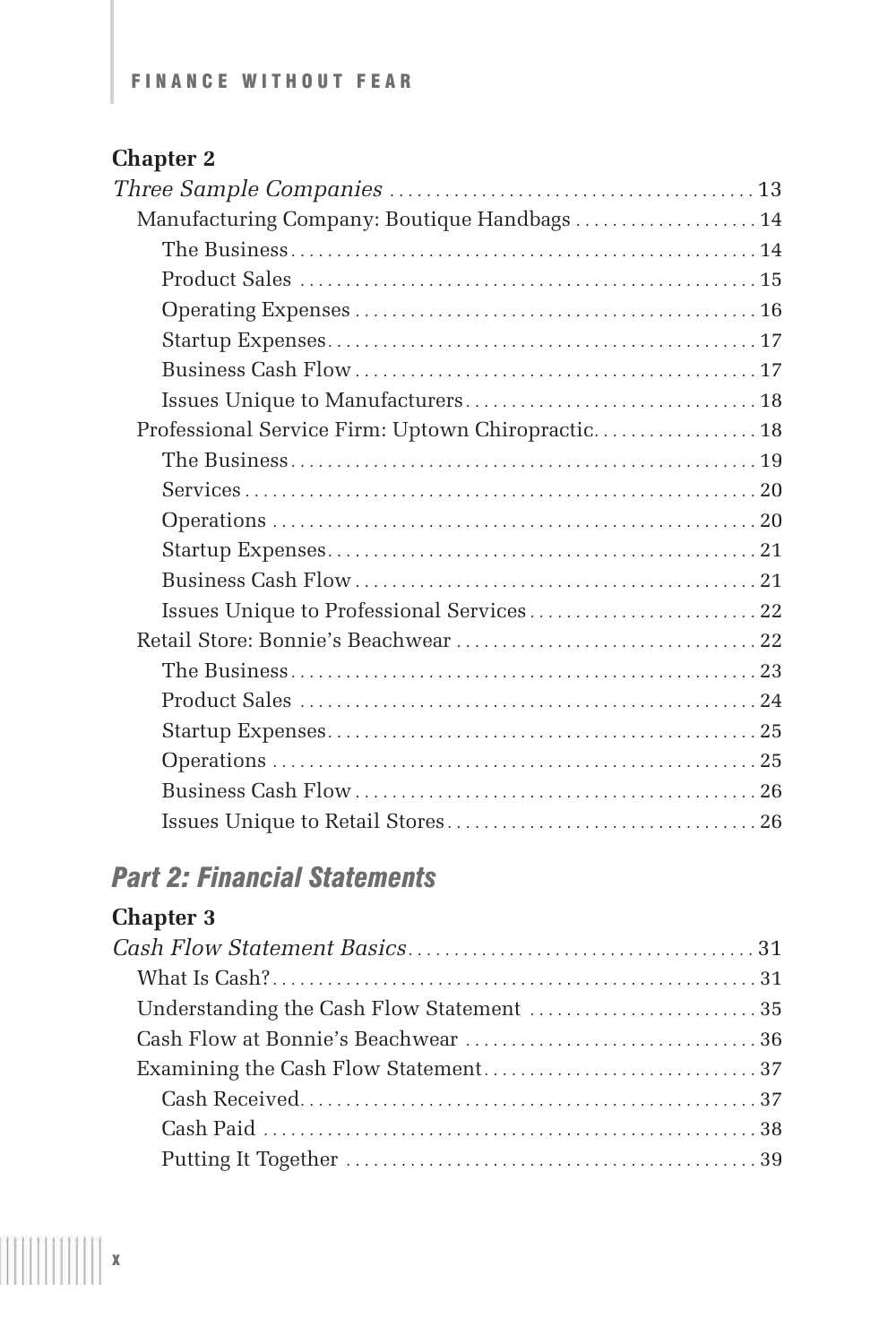#### DETAILED CONTENTS

# **Chapter 4**

| Organize Your Cash Flow by Activity 41           |  |
|--------------------------------------------------|--|
|                                                  |  |
|                                                  |  |
|                                                  |  |
| <b>Chapter 5</b>                                 |  |
|                                                  |  |
|                                                  |  |
| Understanding the Profit and Loss Statement 49   |  |
| Examining the Profit and Loss Statement  50      |  |
|                                                  |  |
|                                                  |  |
|                                                  |  |
|                                                  |  |
|                                                  |  |
|                                                  |  |
|                                                  |  |
| Research and Development Expenses  56            |  |
| General and Administrative Expenses 56           |  |
|                                                  |  |
|                                                  |  |
|                                                  |  |
|                                                  |  |
|                                                  |  |
|                                                  |  |
| Bonnie's Beachwear Profit and Loss Statement  63 |  |
|                                                  |  |
|                                                  |  |
|                                                  |  |
|                                                  |  |
|                                                  |  |
|                                                  |  |
|                                                  |  |
|                                                  |  |

xi $\left[\left[\left[\left[\left[\left[\right]\right]\right]\right]\right]\right]\left[\left[\left[\left[\right]\right]\right]\right]$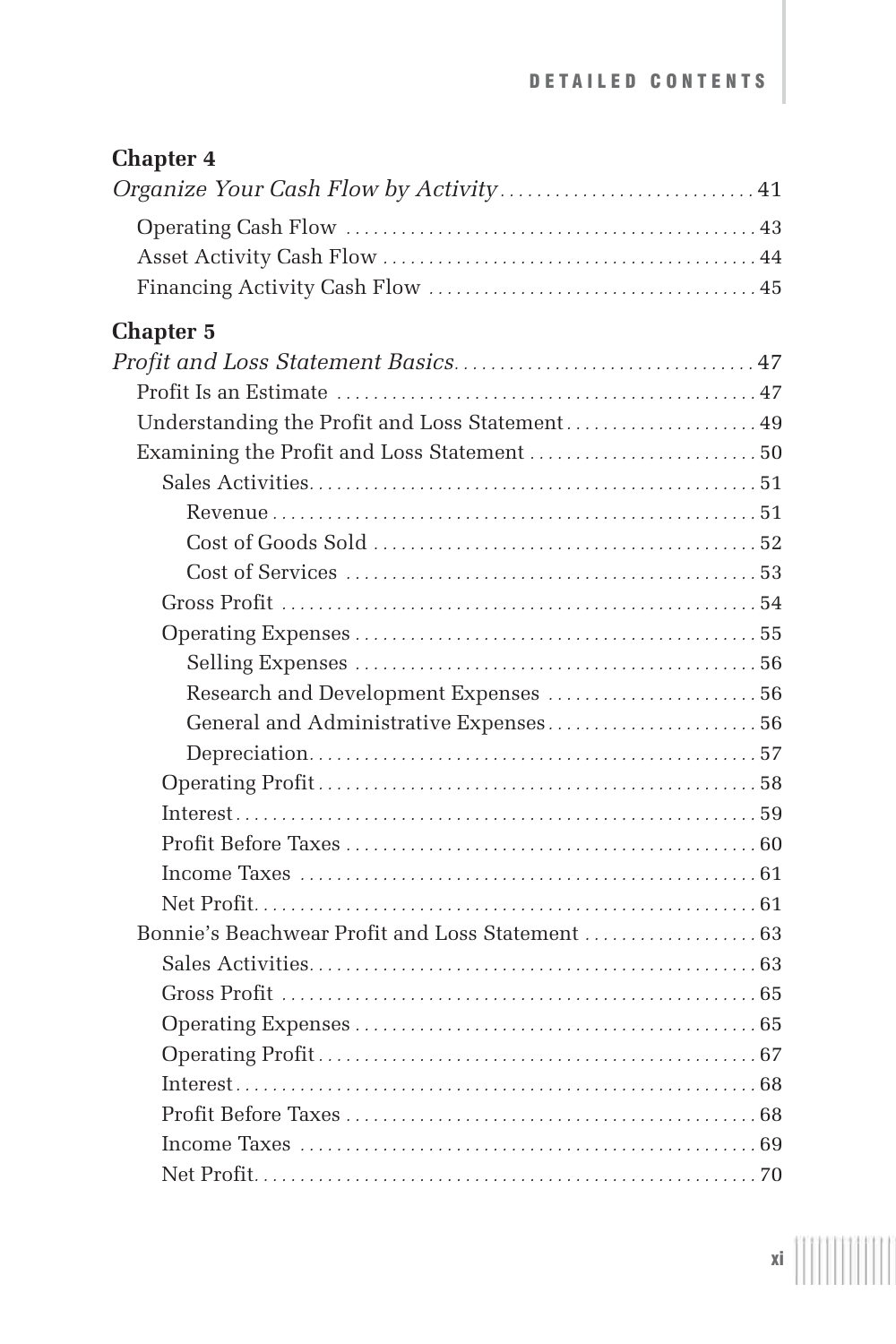| <b>Chapter 7</b> |  |
|------------------|--|
|                  |  |
|                  |  |
|                  |  |
|                  |  |
|                  |  |
|                  |  |
|                  |  |
|                  |  |
|                  |  |
|                  |  |
|                  |  |
|                  |  |
|                  |  |
|                  |  |
|                  |  |
|                  |  |
|                  |  |
|                  |  |
|                  |  |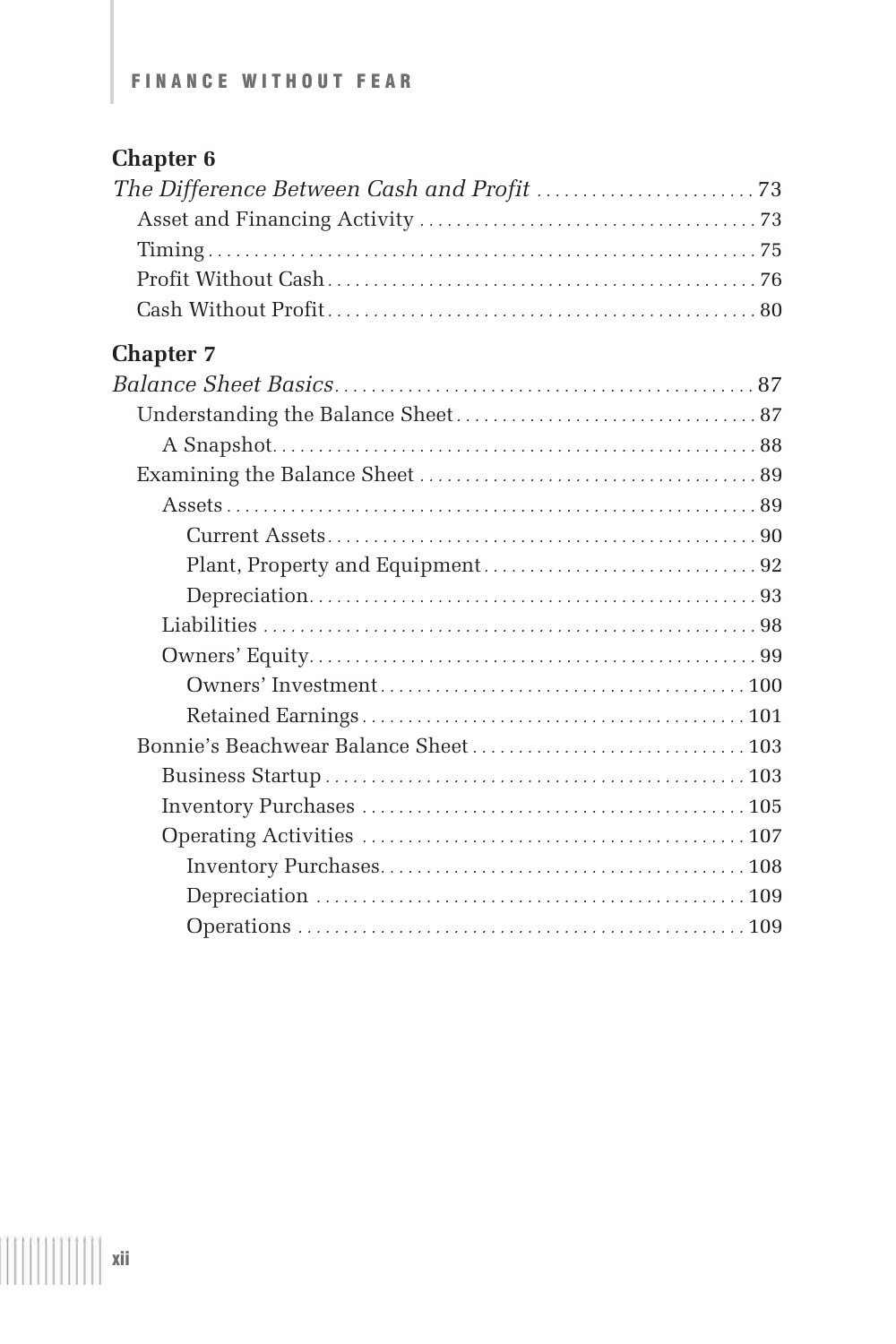| How the Balance Sheet Varies by Business Type  111 |
|----------------------------------------------------|
|                                                    |
|                                                    |
|                                                    |
|                                                    |
|                                                    |
|                                                    |
|                                                    |
|                                                    |
| <b>Chapter 9</b>                                   |
| How Financial Statements Tie Together 119          |
|                                                    |
| Balance Sheet and Profit and Loss Statement 120    |
| Balance Sheet and Cash Flow Statement 123          |
|                                                    |
|                                                    |

# *Part 3: Tools to Help You Make Money*

| Gross Margin at Bonnie's Beachwear  137    |  |
|--------------------------------------------|--|
|                                            |  |
|                                            |  |
| Operating Margin at Bonnie's Beachwear 143 |  |
| Understanding Operating Margin  144        |  |
|                                            |  |
| Net Margin at Bonnie's Beachwear 147       |  |
|                                            |  |
|                                            |  |
|                                            |  |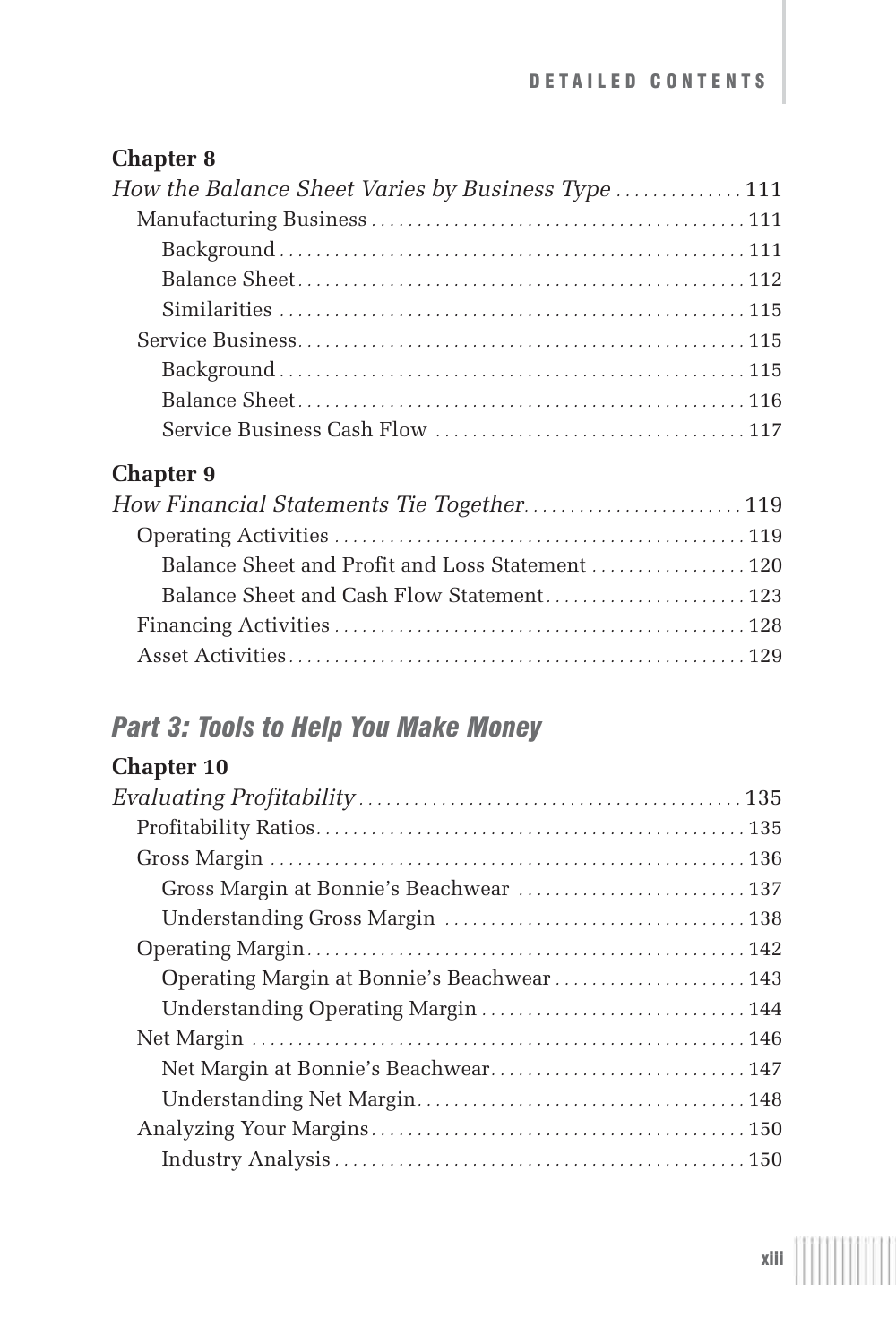| <b>Chapter 11</b>                               |  |
|-------------------------------------------------|--|
| Working Capital and Operational Efficiency  159 |  |
|                                                 |  |
|                                                 |  |
|                                                 |  |
|                                                 |  |
|                                                 |  |
|                                                 |  |
|                                                 |  |
|                                                 |  |
|                                                 |  |
|                                                 |  |
|                                                 |  |
|                                                 |  |
|                                                 |  |
|                                                 |  |
|                                                 |  |
|                                                 |  |
|                                                 |  |
|                                                 |  |
|                                                 |  |
|                                                 |  |
| Managing Collection and Payment Periods  176    |  |
|                                                 |  |
|                                                 |  |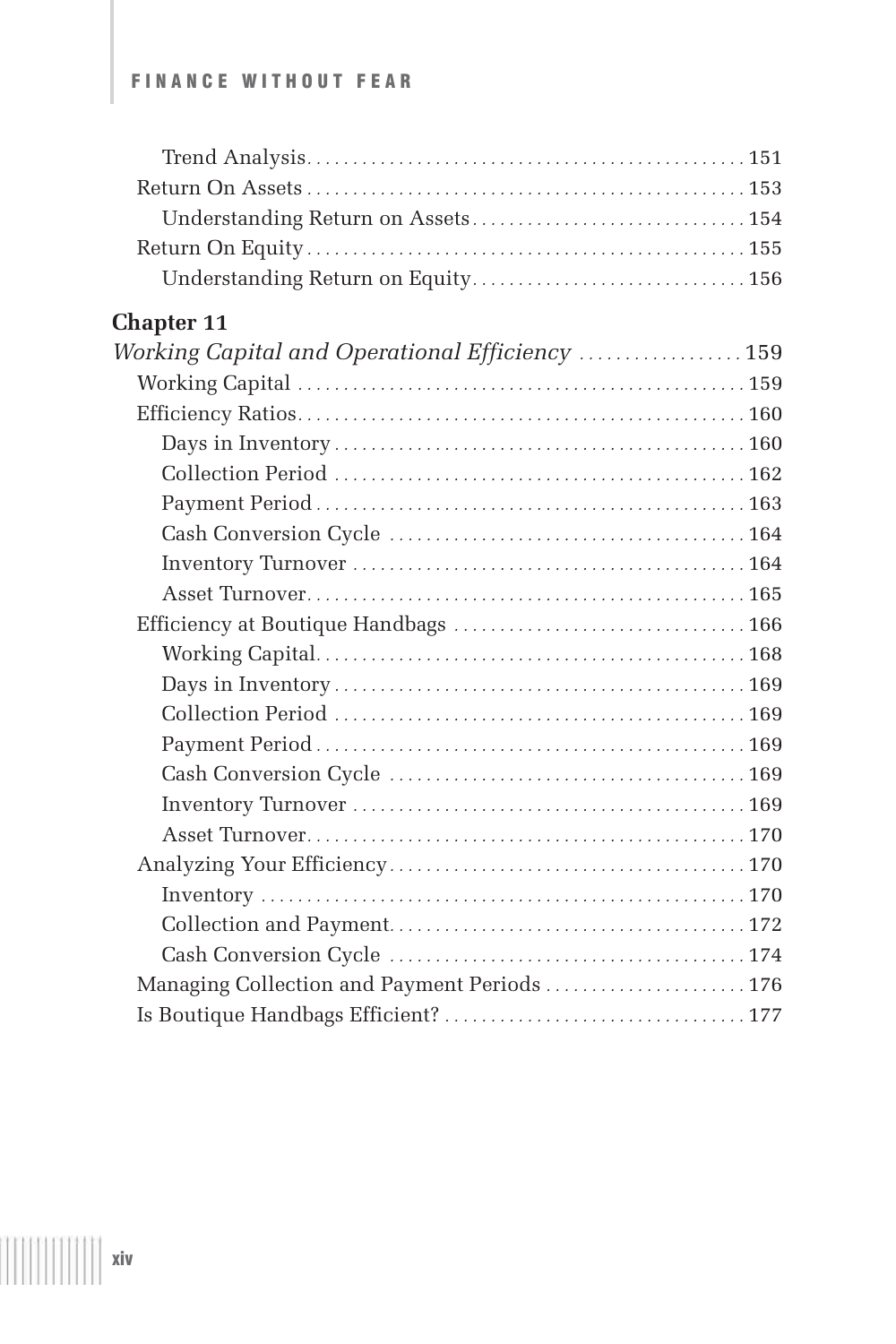| <b>Chapter 13</b>                                  |
|----------------------------------------------------|
|                                                    |
|                                                    |
|                                                    |
|                                                    |
|                                                    |
|                                                    |
|                                                    |
| <b>Chapter 14</b>                                  |
|                                                    |
|                                                    |
|                                                    |
| Analyzing Bonnie's Profit and Loss Statements  200 |
|                                                    |
| Comparing Alternatives Using Growth Rates  206     |
| <b>Chapter 15</b>                                  |
| Using Financial Tools to Manage Your Business 209  |
|                                                    |
|                                                    |
|                                                    |
|                                                    |
|                                                    |
|                                                    |
|                                                    |
|                                                    |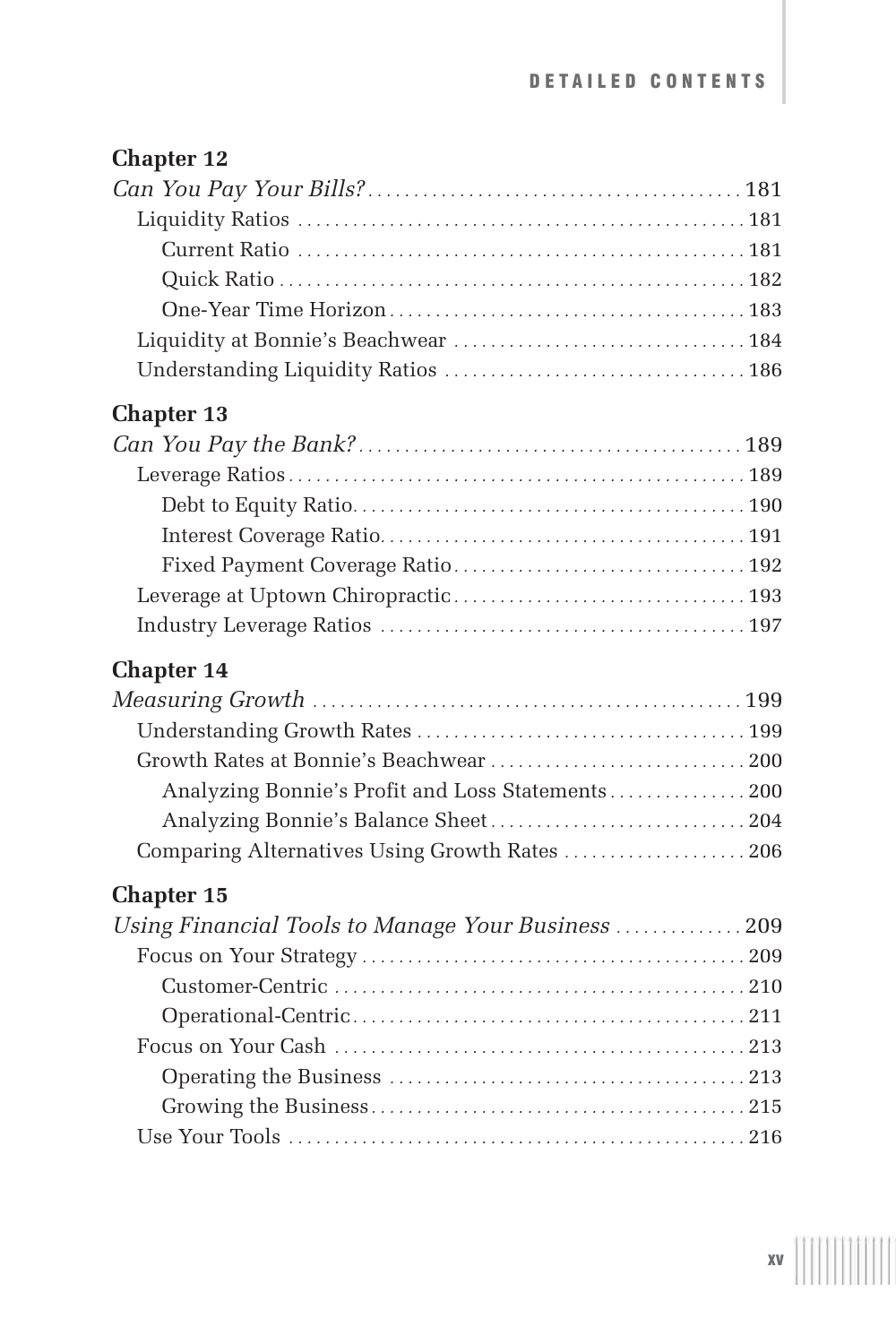# *Part 4: Building and Operating Your Business to Make Money*

### **Chapter 16**

| What to Consider When Starting a Business221 |  |
|----------------------------------------------|--|
|                                              |  |
|                                              |  |
|                                              |  |
|                                              |  |
|                                              |  |

## **Chapter 17**

| How Much Money Does a Business Need?241 |  |
|-----------------------------------------|--|
|                                         |  |
|                                         |  |

# **Chapter 18**

# **Chapter 19**

T